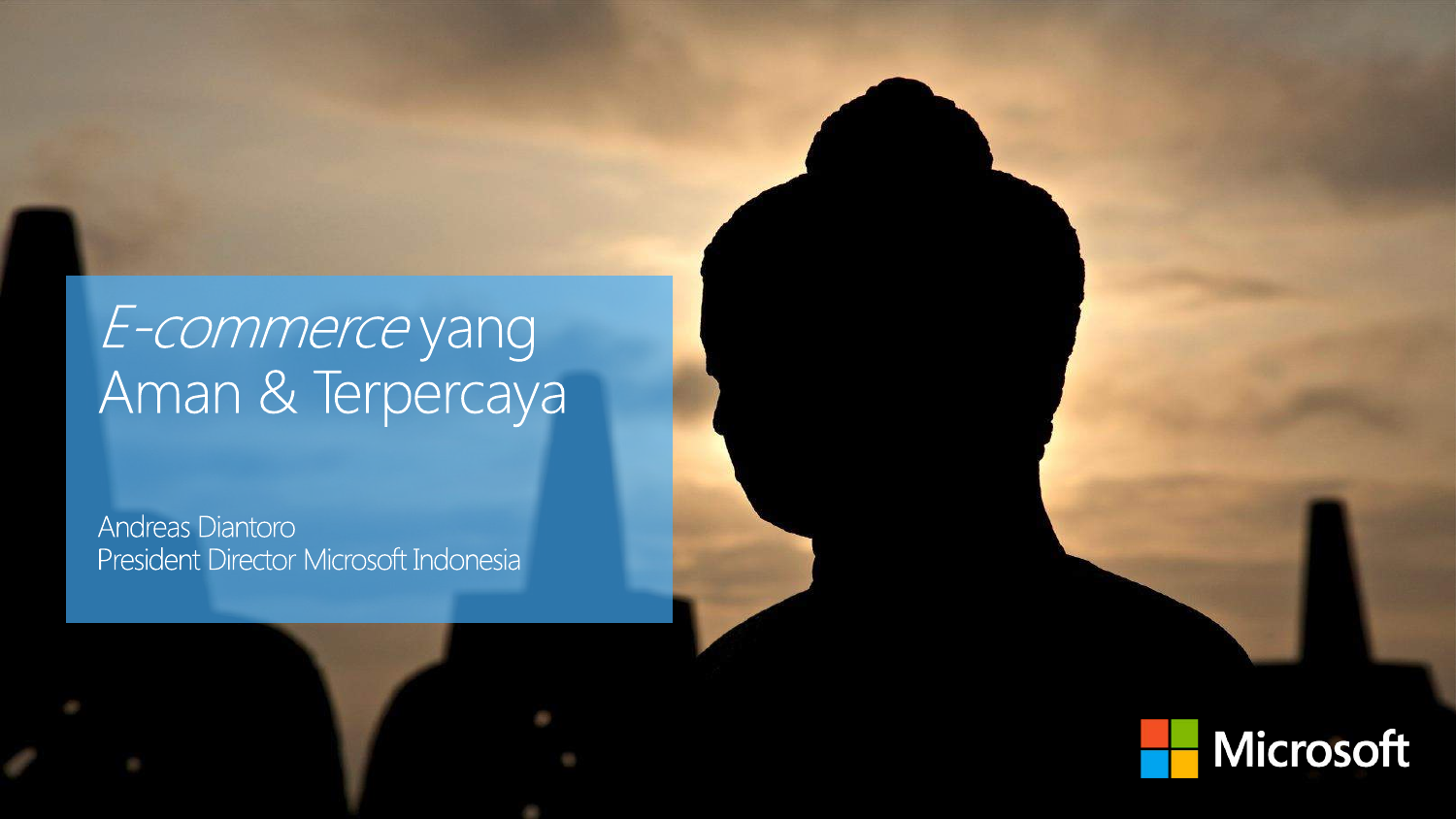## Trends driving IT pressures & opportunities

## Mobile Apps Big data Cloud

>50% from anywhere Enable digital work from

Evolve business app<br>to meet new needs Evolve business apps 26B make faster decisions Help employees

Ensure infrastructure<br>scales to meet demand Ensure infrastructure

Devices: "Info Workers Will Erase Boundary Between enterprise And Consumer Technologies." Forrester Research. August 30, 2012 Apps: Gartner: "Predicts 2013: Business Impact of Technology Drives the Futures Application Services Market." Nov. 21, 2012 Big data: Paraphrased from "The Impact of the Internet of Things on Data Centers." Gartner Research, Feb 27, 2014 Cloud: "Prepare For 2020: Transform Your IT Infrastructure And Operations Practice." Forrester Research. Oct. 24, 2012

[\\*Microsoft: Cyberspace 2025: Today's Decisions, Tomorrow's Terrain](http://download.microsoft.com/download/C/7/7/C7775937-748E-4E95-85FB-24581F16B588/Cyberspace 2025 Today’s Decisions, Tomorrow’s Terrain.pdf)



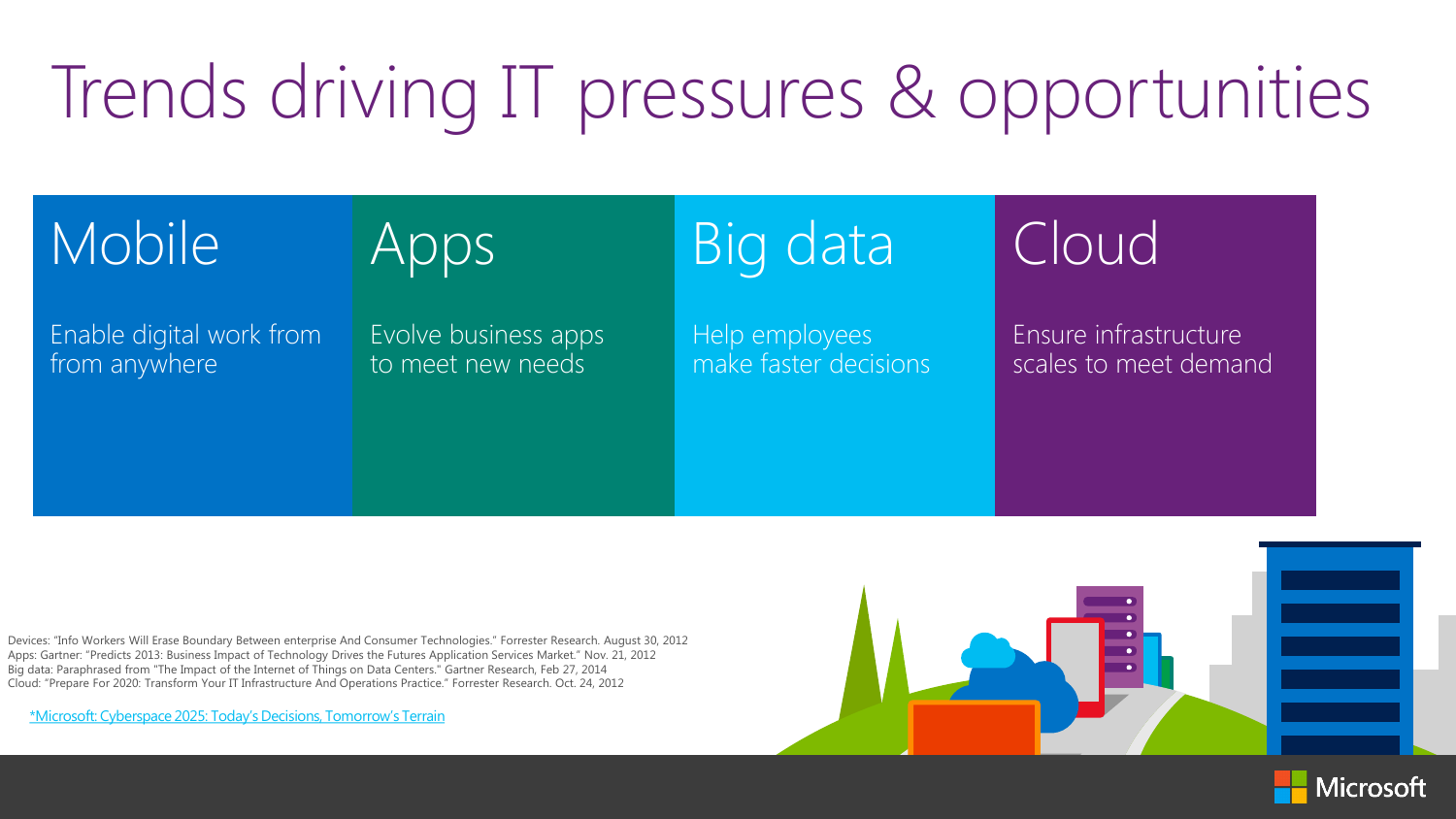## Dampak dari Kejahatan Cyber**Q 崇**

### KORPORASI AKAN MENGHABISKAN \$127 MILIAR MASALAH KEAMANAN AKIBAT MALWARE UNTUK MENGATASI

KORAN JAKARTA.

PEMERINTAH AKAN MENGHABISKAN \$50 MILIAR DENGAN BIAYA AKIBAT MALWARE UNTUK BERURUSAN

### KONSUMEN AKAN MENGHABISKA **MILIAR** DAN MEMBUANG1.2 **MILIAR JAM PADA 2014 MENGATASI MASALAH KEAMANAN**

DISEBABKAN MALWARE

Kebenaran Itu Tidak Pernah Memihak! Telko Nasional Ekonomi Properti Otomotif Olahraga Industri | Kamis, 05 Pebruari 2015 02:03:14 **Share** Filike 1 Tweet Keamanan Internet Hati-hati! "E-Commerce" Target Utama Serangan

Carbanak bank malware attack causes nearly \$1 billion in losses

Published: 16 Feb 2015

A malware attack on more than 100 banks around the globe has led to one of the largest bank heist schemes in history, with losses potentially reaching \$1 billion.

SCI-TECH hi-tech

Internet banking: a hacker's ideal target 17/03 15:38 CET